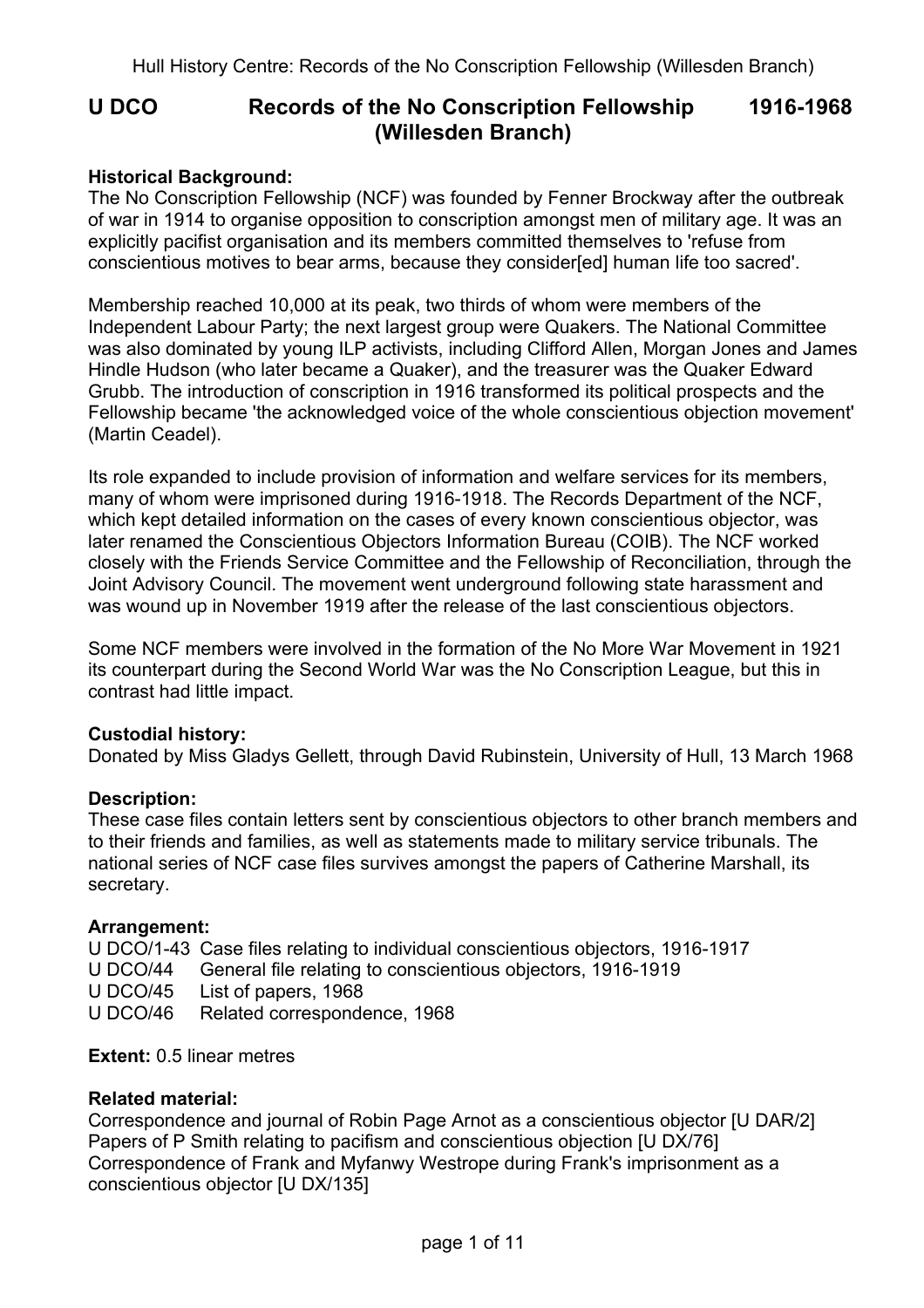Other repositories:

Papers of Catherine Marshall, secretary of NCF, Cumbria Record Office: Carlisle Headquarters [GB 0023]

Records of Manchester and Hythe branches of NCF, Working Class Movement Library Scrap book of Thomas H Ellison, NCF member, Working Class Movement Library

No-Conscription Fellowship Collected Records, 1914-1920 [Ref CDG-B Great Britain] held by the Swarthmore College Peace Collection in Pennsylvania, USA

#### **Access conditions:**

Access will be granted to any accredited reader

| U DCO/1 | <b>Fred J Ballard</b><br>File. Correspondence and other papers relating to Fred J<br>Ballard, who was based/imprisoned at Mill Hill Barracks.                                                                              | Oct 1916-<br>Feb 1917 |
|---------|----------------------------------------------------------------------------------------------------------------------------------------------------------------------------------------------------------------------------|-----------------------|
|         | He refused conscription as he was a Pacifist. Writes about<br>the reasons why others have chosen to conscientiously<br>object, i.e. mentions that he is imprisoned with socialists,<br>Christians & absolutists.<br>1 file |                       |
| U DCO/2 | <b>William Barker</b><br>File. Correspondence and other papers relating to William<br>Barker who was based/imprisoned at Mill Hill Barracks.<br>Royal Fusiliers Dover. H.M. Prison Canterbury.                             | May 1916-<br>Aug 1917 |
|         | He refused conscription as he was a Pacifist, he also<br>refuses to wear khaki uniform.<br>1 file                                                                                                                          |                       |
| U DCO/3 | <b>Thomas Bazeley</b><br>File. Correspondence and other papers relating to Thomas<br>Bazeley who was based/imprisoned at Lewes Civil Prison.<br>Shoreham Camp. Seaford Barracks.                                           | May 1916-<br>Sep 1917 |
|         | He refused conscription as he was an Absolutist, and had<br>strong religious principles. Contains Court Martial<br>statement.<br>1 file                                                                                    |                       |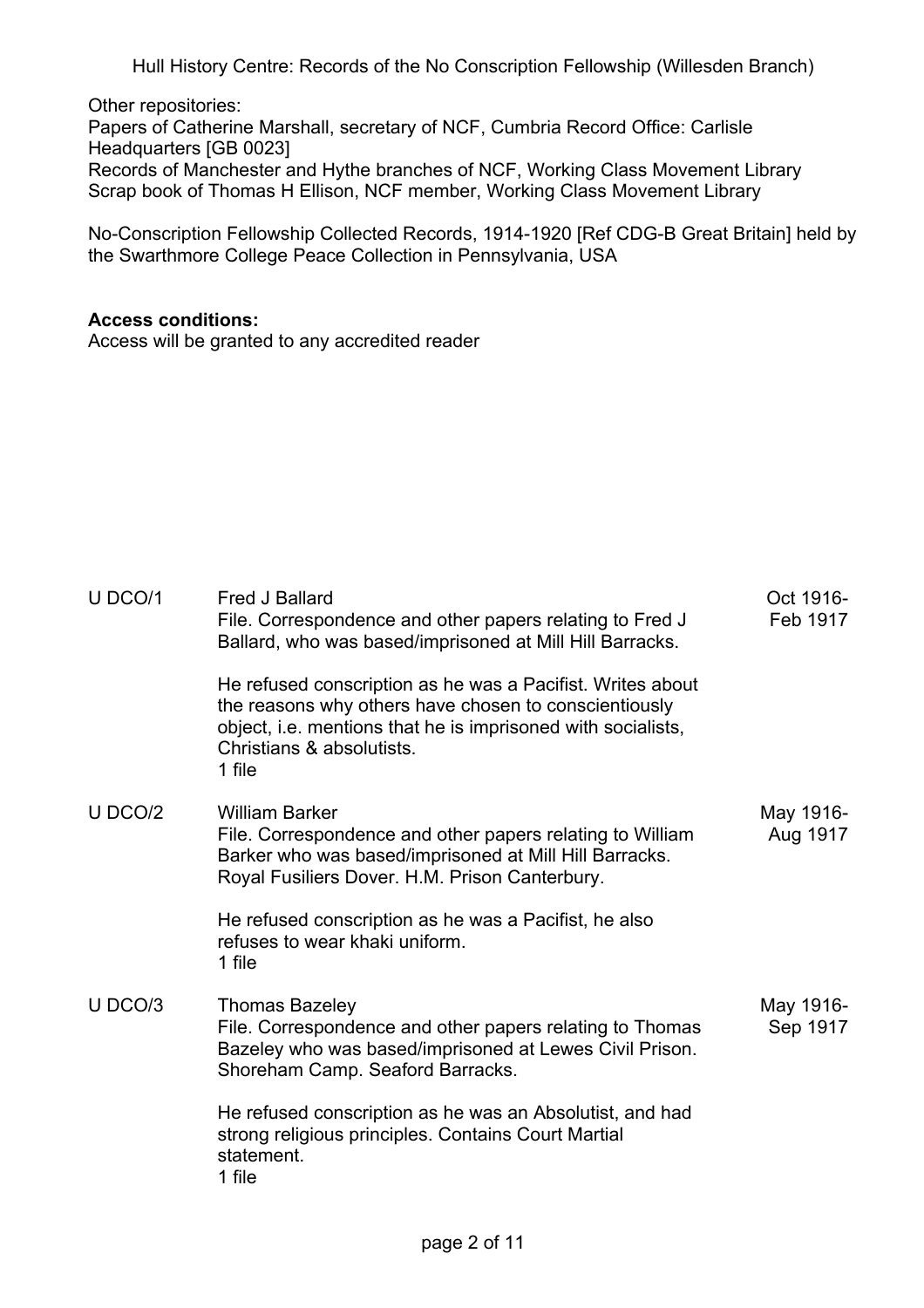| U DCO/4 | George C Bolam<br>File. Correspondence and other papers relating to George<br>C Bolam who was based/imprisoned at No. 2 Camp,<br>Sutton Veney, Warminster. Winchester Prison. Exeter<br>Prison.                              | Nov 1916-<br>Oct 1917 |
|---------|------------------------------------------------------------------------------------------------------------------------------------------------------------------------------------------------------------------------------|-----------------------|
|         | He refused conscription as he was a Christian, file contains<br><b>Court Martial statement.</b><br>1 file                                                                                                                    |                       |
| U DCO/5 | Arthur E Burberry<br>File. Correspondence and other papers relating toArthur E<br>Burberry who was based/imprisoned at Shoreham Camp.<br>Mill Hill Barracks, Lewes Prison.                                                   | May-Jun 1918          |
|         | He refused conscription as he was a Christian<br>1 file                                                                                                                                                                      |                       |
| U DCO/6 | <b>RW Chittam</b><br>File. Contains just two copies of the same letter relating to<br>RW Chittam who was based/imprisoned at Mill Hill<br>Barracks.                                                                          | 15 May 1916           |
|         | He refused conscription as he was a Pacifist.<br>1 file                                                                                                                                                                      |                       |
| U DCO/7 | <b>Kennard Coysh</b><br>File. Correspondence and other papers relating to Kennard<br>Coysh who was based/imprisoned at Mill Hill Barracks.<br>Lower Barracks, Chatham. Chelmsford Detention<br>Barracks.                     | May-Jul 1916          |
|         | He refused conscription as he was a Pacifist, file includes<br>vivid descriptions of conditions in different prisons.<br>1 file                                                                                              |                       |
| U DCO/8 | <b>Sydney Coysh</b><br>File. Correspondence and other papers relating to Sydney<br>Coysh who was based/imprisoned at Shoreham Camp.<br>Lewes Detention Barracks, Lewes Prison, Road Board<br>Camp, Denton, Newhaven, Sussex. | Jun-Sep 1916          |
|         | He refused conscription as he was a Pacifist, he describes<br>meeting with a member of the Society of Friends.<br>1 file                                                                                                     |                       |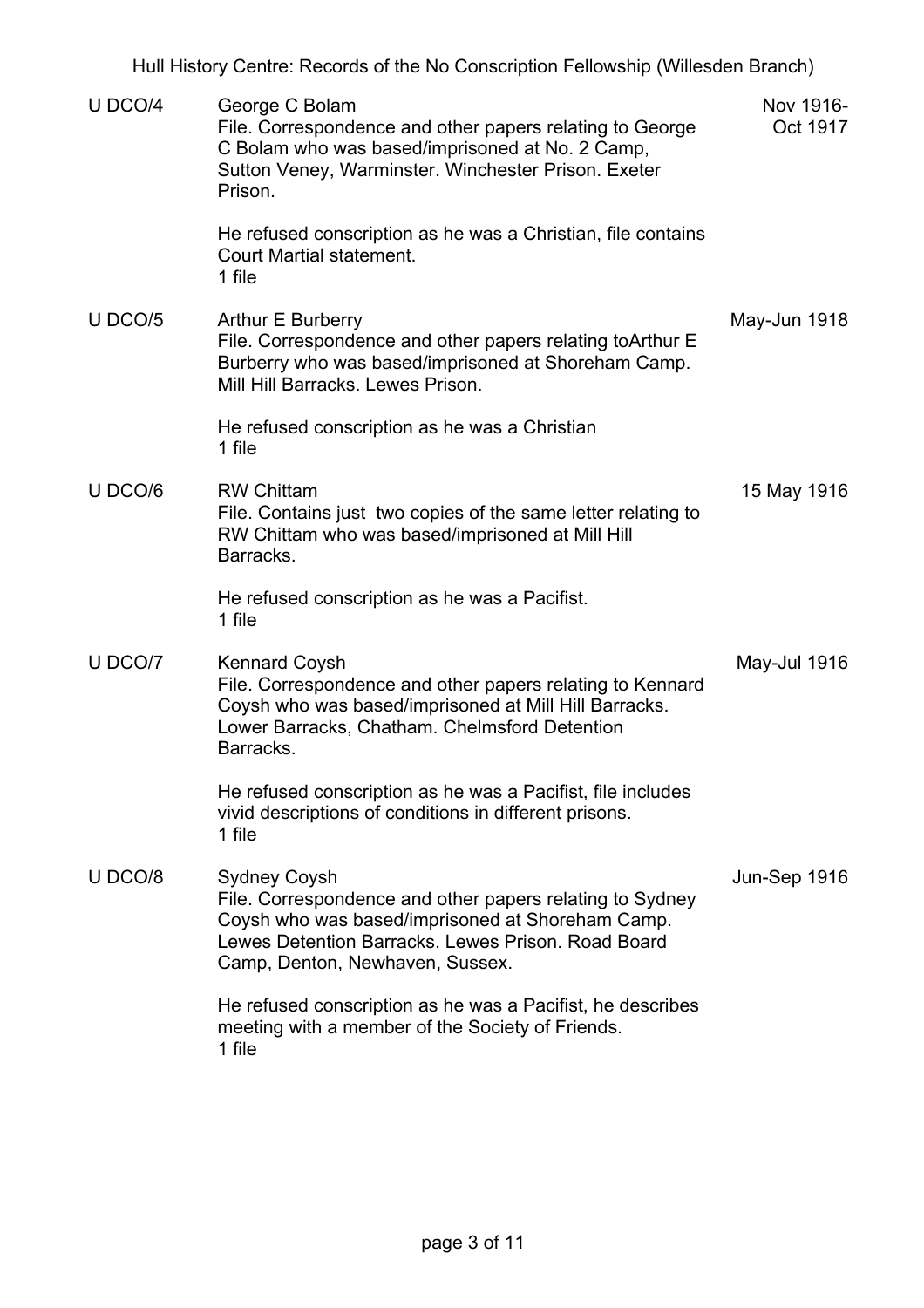| U DCO/9         | R H Creasey<br>File. Correspondence and other papers relating to R H<br>Creasey who was based/imprisoned at Mill Hill Barracks.                                                                                     | Nov 1916-<br>Apr 1917 |
|-----------------|---------------------------------------------------------------------------------------------------------------------------------------------------------------------------------------------------------------------|-----------------------|
|                 | He refused conscription as he was a Socialist, file contains<br>Court Martial statement and that he believed war was<br>waged in the interest of the capitalist workers is detrimental<br>to the workers.<br>1 file |                       |
| U DCO/10        | <b>James Darling</b><br>File. Correspondence and other papers relating to James<br>Darling who was based/imprisoned at Sutton Mandeville<br>Camp.                                                                   | Oct-Nov 1916          |
|                 | He refused conscription as he was a Pacifist. He mentions<br>the months of struggle and the ebb and flow of spiritual<br>forms.<br>1 file                                                                           |                       |
| <b>U DCO/11</b> | Norman R Elliott<br>File. Correspondence and other papers relating to Norman<br>R Elliott who was based/imprisoned at Tunbridge Wells<br>Barracks. Wormwood Scrubs Prison. Purfleet Camp.                           | Jul 1916-<br>Mar 1917 |
|                 | He refused conscription as he was a Christian and<br>Absolutist he refused all military.<br>1 file                                                                                                                  |                       |
| <b>U DCO/12</b> | Fred D Fitzgerald<br>File. Correspondence and other papers relating to Fred D<br>Fitzgerald who was based/imprisoned at Lower Barracks,<br>Chatham, Mill Hill Barracks, Chelmsford Detention<br>Barracks.           | Jul 1916-<br>Jan 1918 |
|                 | He refused conscription as he was a Pacifist. Includes a<br>letter by Phyllis Fitzgerald which mentions a friend who has<br>'given in and joined the 2/9 Middlesex'.<br>1 file                                      |                       |
| $U$ DCO/13      | <b>Stanley M Fulford</b><br>File. Correspondence and other papers relating to Stanley<br>M Fulford who was based/imprisoned at Mill Hill Barracks.<br>Shoreham Camp. Lewes Prison.                                  | May-Sep 1916          |
|                 | He refused conscription as he was a Pacifist, he was in the<br>Non Combatant Corps of the 16th R.F. Happy Valley<br>Shoreham but refused to take part of anything that is of a<br>military nature.<br>1 file        |                       |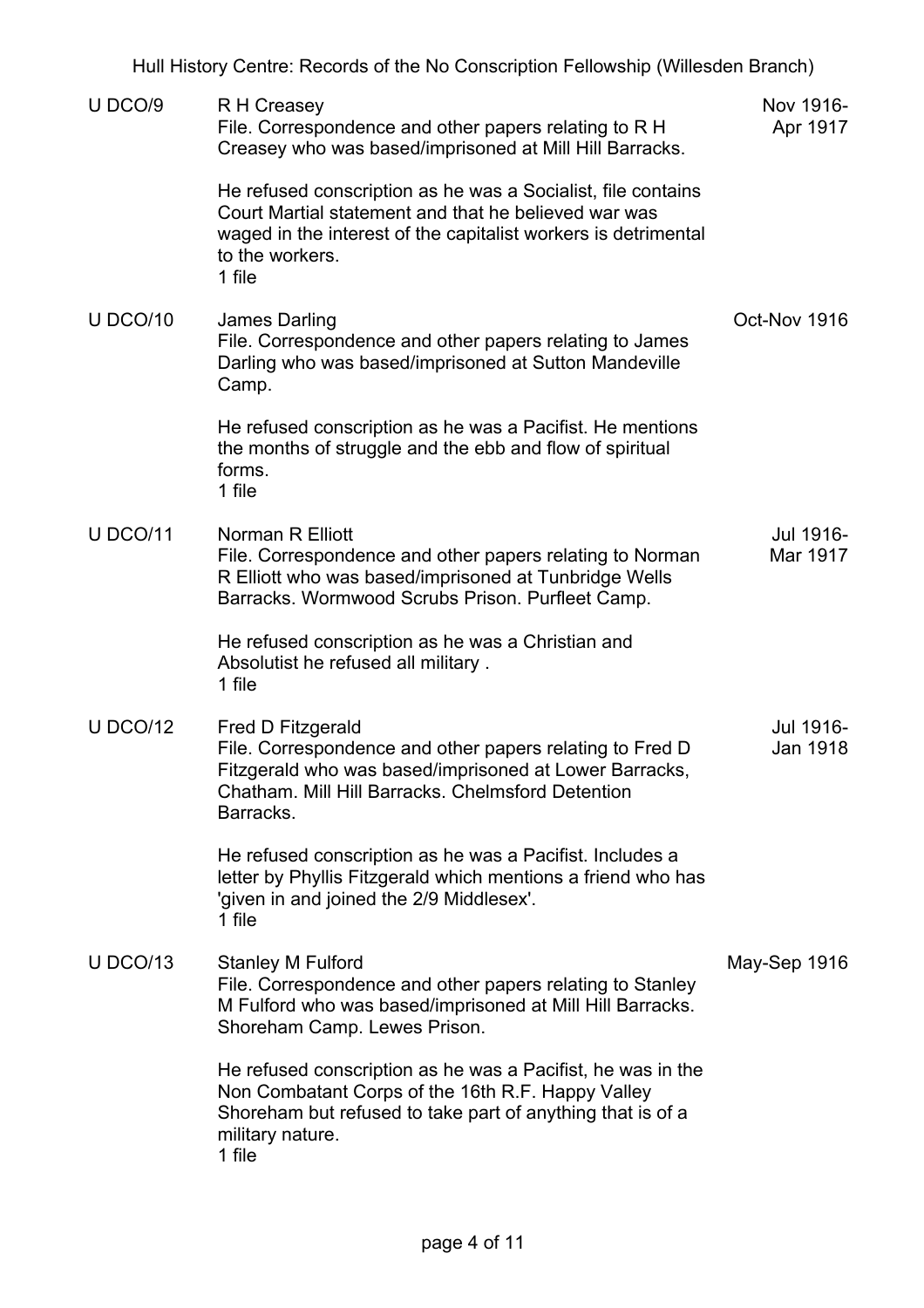| U DCO/14       | George Gascoyne<br>File. Correspondence and other papers relating to George<br>Gascoyne who was based/imprisoned at Mill Hill Barracks.<br>Wandsworth Prison.                                                                              | Sep 1916-<br>Jan 1917        |
|----------------|--------------------------------------------------------------------------------------------------------------------------------------------------------------------------------------------------------------------------------------------|------------------------------|
|                | He refused conscription as he was a Pacifist, includes a<br>letter dated 4 Jun 1917 about public opinion regarding<br>C.O.s.<br>1 file                                                                                                     |                              |
| <b>UDCO/15</b> | William (Billy) Giles<br>File. Correspondence and other papers relating to William<br>(Billy) Giles who was based/imprisoned with the 2/12<br>Battalion London Regiment, Longbridge Deverill,<br>Warminster, Wiltshire. Wandsworth Prison. | Nov 1916-<br>Apr 1917        |
|                | He refused conscription as he was a Christian and was in<br>trouble for refusing to wear khaki.<br>1 file                                                                                                                                  |                              |
| U DCO/16       | <b>Charles W Gooding</b><br>File. Correspondence and other papers relating to Charles<br>W Gooding who was based/imprisoned at 3rd Suffolk<br>Regiment, Felixtowe. Wormwood Scrubs Prison.                                                 | Dec 1917                     |
|                | He refused conscription as he was a Pacifist. With a<br>possible example of censorship in letter dated 9 Dec 1917,<br>in which certain words have been scrubbed out.<br>1 file                                                             |                              |
| U DCO/17       | <b>Gilbert Hanson</b><br>File. Correspondence and other papers relating to Gilbert<br>Hanson who was based/imprisoned at Mill Hill Barracks.<br>Shoreham Cam. Royal Barracks, Dublin. Lewes Prison.                                        | May 1916-<br>Dec 1917        |
|                | He refused conscription as he was a Absolutist/humanist.<br>Includes table showing the daily diet of different classes of<br>prisoner.<br>1 file                                                                                           |                              |
| U DCO/18       | George W Henry<br>File. Correspondence and other papers relating to George<br>W Henry who was based/imprisoned at Road Board Camp,<br>Denton, Newhaven, Sussex. Shoreham Camp. Lewes<br>Prison.                                            | May 1916-<br><b>Jul 1917</b> |
|                | He refused conscription as he was a Pacifist.<br>1 file                                                                                                                                                                                    |                              |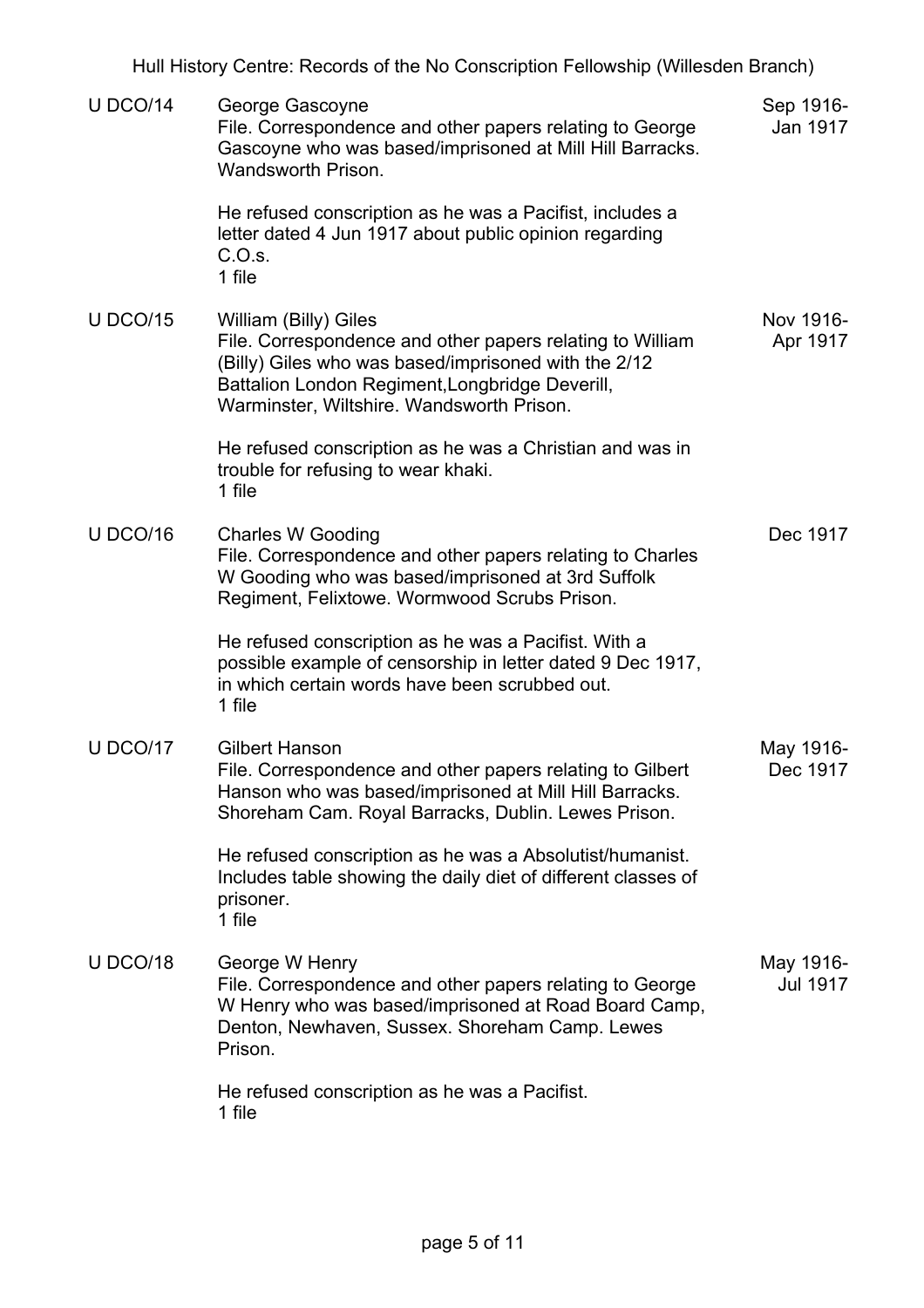| <b>U DCO/19</b> | Harry J Hovell<br>File. Correspondence and other papers relating to Harry J<br>Hovell who was based/imprisoned at Marne Barracks<br>North. City of London Rifles, Flovan, near Salisbury.<br><b>Winchester Prison.</b> | Jul 1916-<br>May 1917 |
|-----------------|------------------------------------------------------------------------------------------------------------------------------------------------------------------------------------------------------------------------|-----------------------|
|                 | He refused conscription as he was a Pacifist and was<br>considering becoming a Quaker (see letter dated 10 May<br>1917).<br>1 file                                                                                     |                       |
| <b>U DCO/20</b> | <b>Ronald Kent</b><br>File. Correspondence and other papers relating to Ronald<br>Kent who was based/imprisoned at Mill Hill Barracks.<br>Lower Barracks, Chatham.                                                     | May 1916              |
|                 | He refused conscription as he was a Christian.<br>1 file                                                                                                                                                               |                       |
| <b>U DCO/21</b> | <b>Charles Littlefield</b><br>File. Correspondence and other papers relating to Charles<br>Littlefield who was based/imprisoned at Felixstowe.<br>Ipswich Civil Prison. Wormwood Scrubs.                               | Jun 1916-<br>Jul 1917 |
|                 | He refused conscription as he was a Absolutist/Socialist.<br>He was a teacher in the Socialist Sunday School<br>Movement. Statement says he believes in the principles of<br>humanity and love.<br>1 file              |                       |
| <b>U DCO/22</b> | <b>Harry Milson</b><br>This file consists of just one letter from Harry Milson to his<br>mother from prison, he was based/imprisoned at<br>Wormwood Scrubs Prison.                                                     | 29 Dec 1917           |
|                 | He refused conscription as he was a Pacifist.<br>1 file                                                                                                                                                                |                       |
| <b>U DCO/23</b> | Jack JW Morsman<br>File. Correspondence and other papers relating to Jack JW<br>Morsman he was based/imprisoned at Mill Hill Barracks.<br>Wormwood Scrubs Prison, Wandsworth Prison.                                   | Dec 1916-<br>Apr 1917 |
|                 | He refused conscription as he was a Christian.<br>1 file                                                                                                                                                               |                       |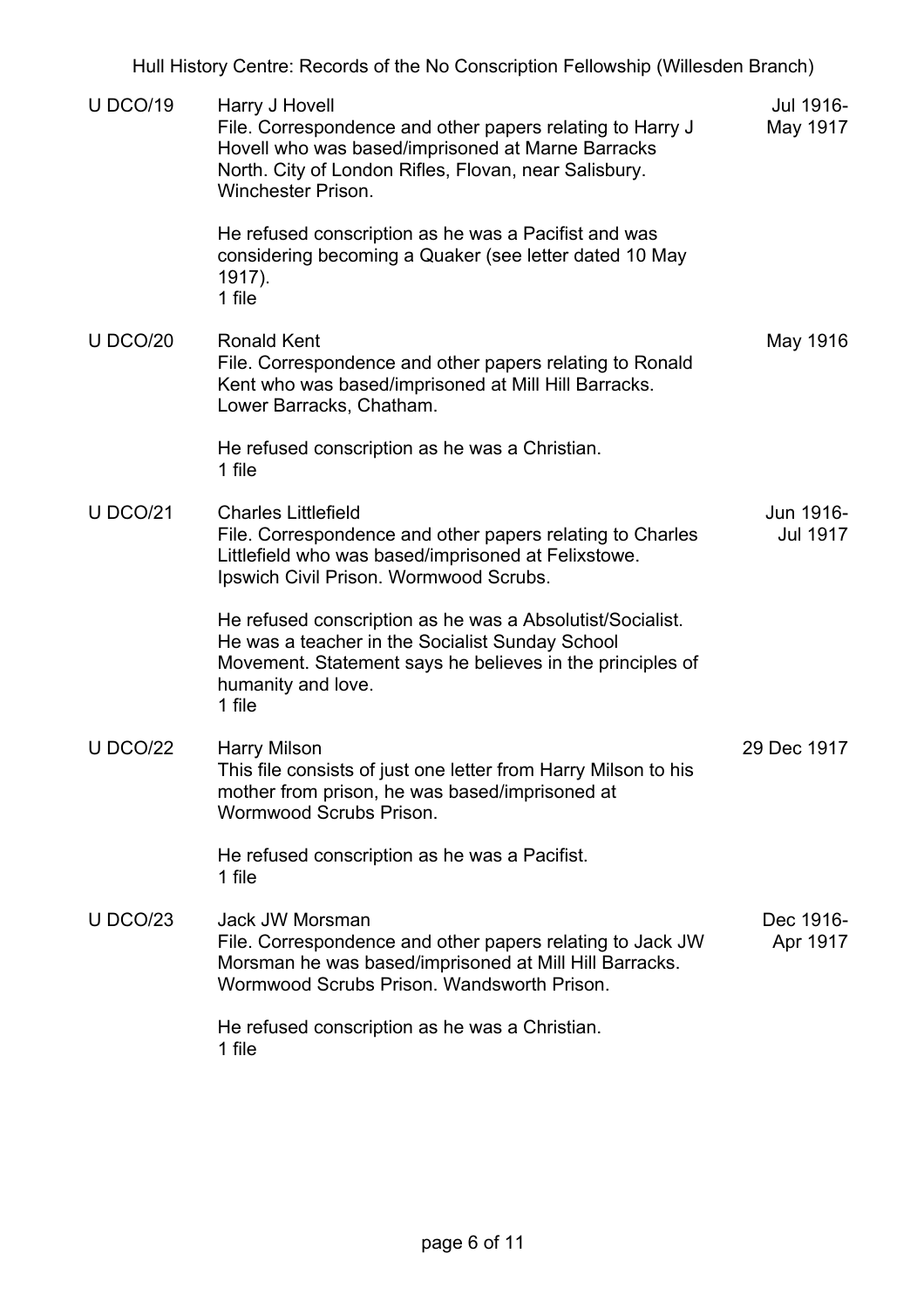| <b>U DCO/24</b> | W Penn<br>File. Correspondence and other papers relating to W Penn<br>he was based/imprisoned at Mill Hill Barracks, Wormwood<br>Scrubs Prison.                                                                                                                                                                   | Mar-May 1917          |
|-----------------|-------------------------------------------------------------------------------------------------------------------------------------------------------------------------------------------------------------------------------------------------------------------------------------------------------------------|-----------------------|
|                 | He refused conscription as he was a Pacifist. He was<br>labelled by his fellow C.O.s as a 'stoic', although he would<br>not choose to describe himself in this way. Refuses to<br>make a statement in front of the tribunal. N.B. There are<br>many letters to and from Penn in the other C.O.s' files.<br>1 file |                       |
| <b>U DCO/25</b> | <b>Arthur Phillips</b><br>File. Correspondence and other papers relating to Arthur<br>Phillips he was based/imprisoned at Hounslow Barracks,<br>Wormwood Scrubs Prison.                                                                                                                                           | Oct 1916-<br>Dec 1917 |
|                 | He refused conscription as he was a Christian.<br>1 file                                                                                                                                                                                                                                                          |                       |
| U DCO/26        | <b>FW Pope</b><br>File. Correspondence and other papers relating to FW<br>Pope he was based/imprisoned at Shoreham Camp, Lewes<br>Prison.                                                                                                                                                                         | May-Aug 1916          |
|                 | He refused conscription as he was a Christian. File<br>contains news of C.O.'s in Harwich Prison being led out<br>under armed escort and placed in a draft for France.<br>1 file                                                                                                                                  |                       |
| <b>U DCO/27</b> | <b>Harold B Pratt</b><br>File. Correspondence and other papers relating to Harold B<br>Pratt he was based/imprisoned at Mill Hill Barracks.<br>Seaford Barracks, Shoreham Barracks, Newhaven Scrubs,                                                                                                              | Jun-Oct 1916          |
|                 | He refused conscription as he was a Pacifistand states he<br>wants to fight against the tyranny of militarism.<br>1 file                                                                                                                                                                                          |                       |
| <b>UDCO/28</b>  | <b>Frank Pringle</b><br>File. Correspondence and other papers relating to Frank<br>Pringle he was based/imprisoned at Mill Hill Barracks.<br>Wandsworth Prison.                                                                                                                                                   | Nov 1916-<br>Mar 1917 |
|                 | He refused conscription as he was an Absolutist.<br>1 file                                                                                                                                                                                                                                                        |                       |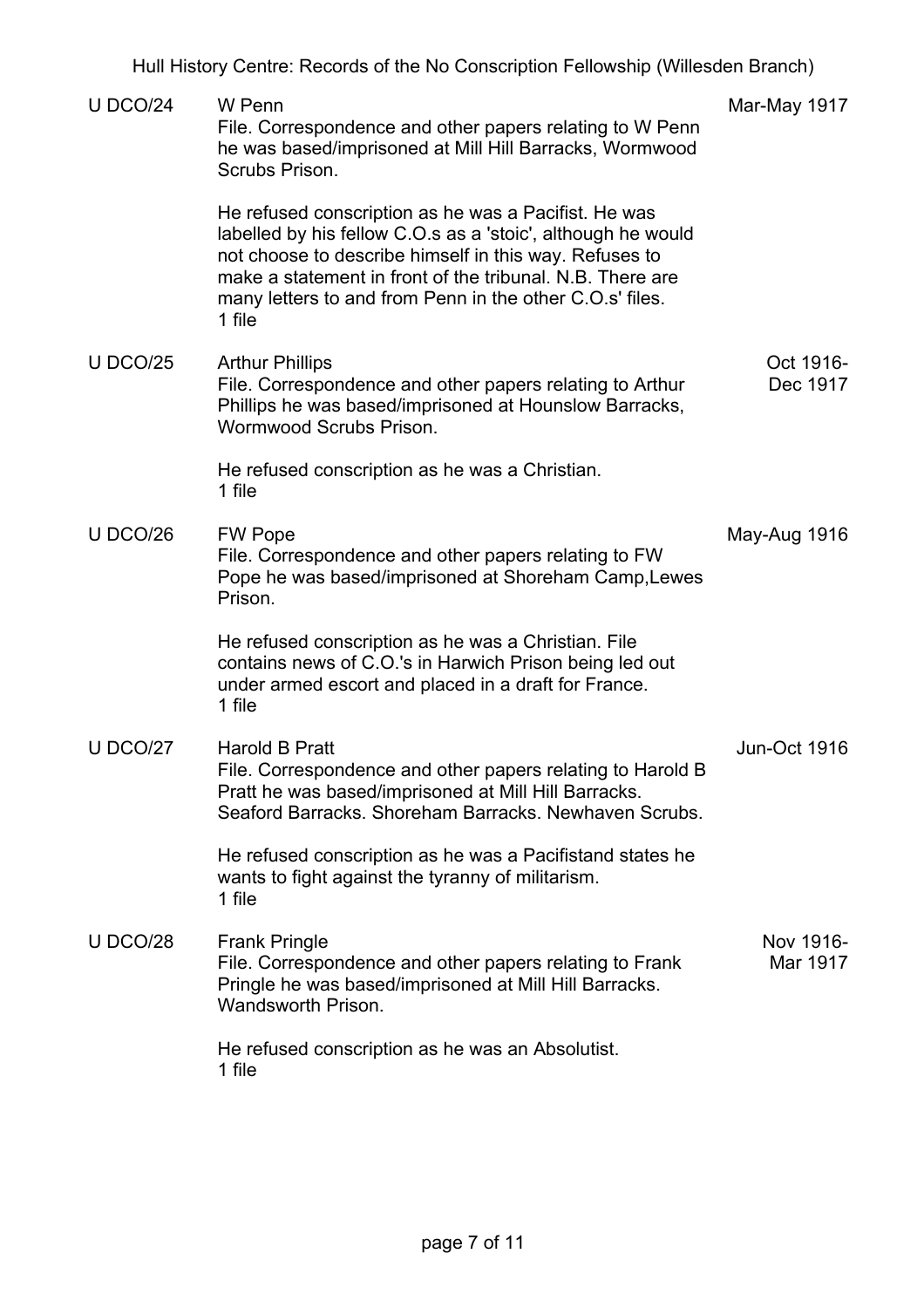| <b>U DCO/29</b> | <b>Sydney Reed</b><br>File. Correspondence and other papersr elating to Sydney<br>Reed he was based/imprisoned at Black Dawn Camp.<br>Sutton Mandeville Camp.                                                                           | Sep 1916-<br>Jul 1917 |
|-----------------|-----------------------------------------------------------------------------------------------------------------------------------------------------------------------------------------------------------------------------------------|-----------------------|
|                 | He refused conscription as he was a Pacifist. Includes<br>letter: 20 Dec 1916 with an update about other Willesden<br>comrades Black Dawn Camp. Sutton Mandeville Camp.<br>1 file                                                       |                       |
| U DCO/30        | Harry S Sampson<br>File. Correspondence and other papers relating to Harry S<br>Sampson he was based/imprisoned at Mill Hill Barracks,<br>Wormwood Scrubs Prison.                                                                       | Apr 1916-<br>Mar 1917 |
|                 | He refused conscription as he was a Pacifist. Contains the<br>statement from his court-martial, in which he declares his<br>belief in the adoption of Passive Resistance and the<br>powers of Love, Sympathy and Cooperation.<br>1 file |                       |
| U DCO/31        | A Sawyer<br>File. Contains one letter and one postcard relating to A<br>Sawyer he was based/imprisoned at Badajos Barracks,<br>Aldershot.                                                                                               | Jan 1918              |
|                 | He refused conscription as he was a Pacifist.<br>1 file                                                                                                                                                                                 |                       |
| <b>U DCO/32</b> | <b>AS Simpson</b><br>File. Correspondence and other papers relating to AS<br>Simpson he was based/imprisoned at Road Board Camp,<br>Denton, Newhaven, Sussex. Mill Hill Barracks.                                                       | Sep-Dec 1916          |
|                 | He refused conscription as he was a Christian. Contains<br>statement before Court Martial.<br>1 file                                                                                                                                    |                       |
| U DCO/33        | <b>CW Spiller</b><br>File. Correspondence and other papers relating to CW<br>Spiller he was based/imprisoned at Mill Hill Barracks,<br>Middlesex.                                                                                       | Jan 1916-<br>Feb 1917 |
|                 | He refused conscription as he was a Absolutist (Socialist?).<br>Contains letters with information about other Willesden<br>comrades.<br>1 file                                                                                          |                       |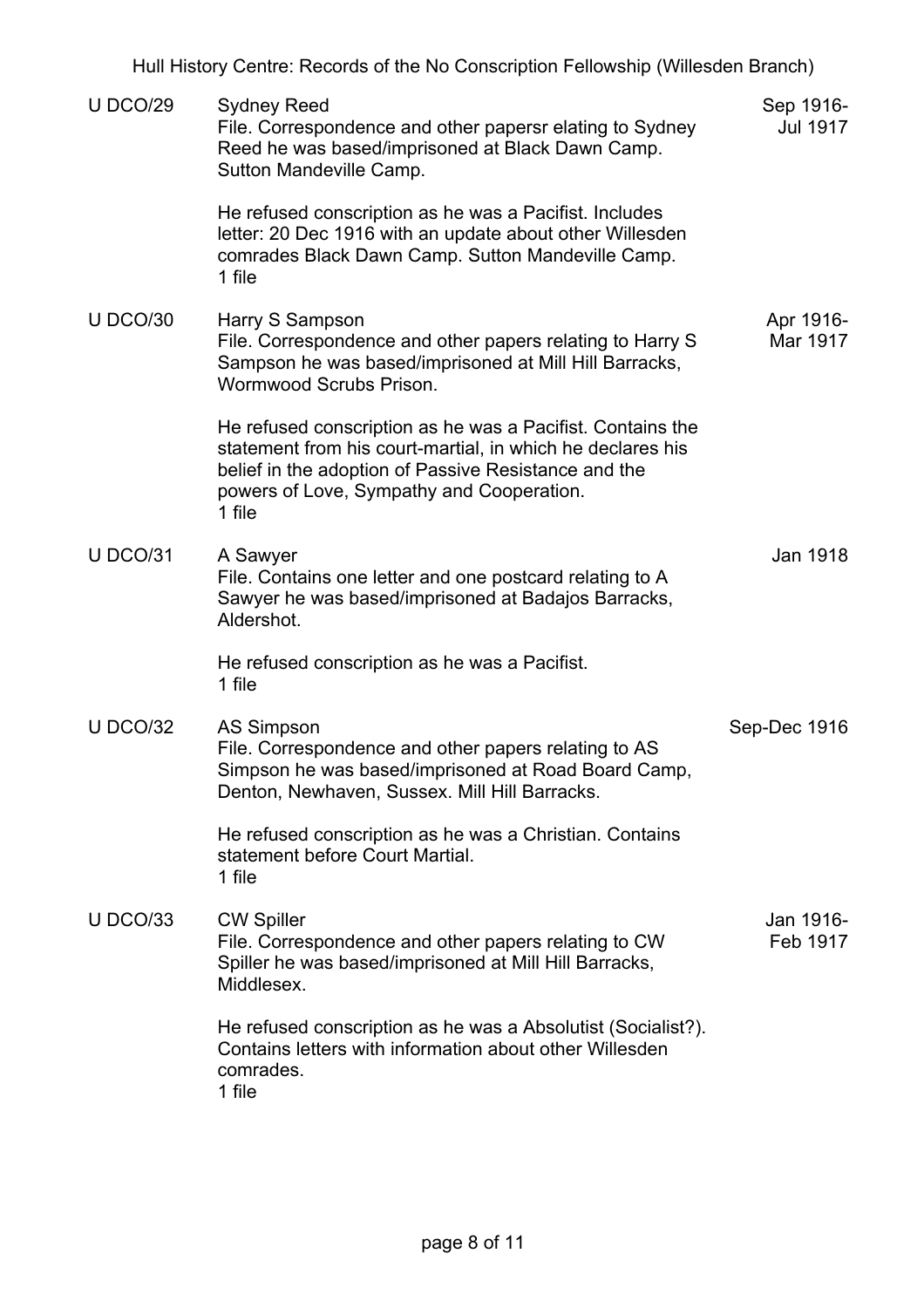| U DCO/34        | Revd. F George Stevens<br>File. Correspondence and other papers relating to Revd F<br>George Stevens he was based/imprisoned at Mill Hill<br>Barracks, Middlesex.                                                     | Mar-Apr 1917          |
|-----------------|-----------------------------------------------------------------------------------------------------------------------------------------------------------------------------------------------------------------------|-----------------------|
|                 | He refused conscription as he was a Christian.<br>1 file                                                                                                                                                              |                       |
| <b>U DCO/35</b> | Harry C Stevens<br>File. Correspondence and other papers relating to Harry C<br>Stevens he was based/imprisoned at Mill Hill Barracks,<br>Middlesex.                                                                  | Aug 1916-<br>Apr 1917 |
|                 | He refused conscription as he was a Christian. Includes<br>extensive number of letters, extracts from letters, and<br>some nursery rhymes written whilst being detained.<br>1 file                                    |                       |
| U DCO/36        | <b>EJ Watson</b><br>File. Correspondence and other papers relating to EJ<br>Watson he was based/imprisoned at Mill Hill Barracks,<br>Middlesex.                                                                       | Nov 1916-<br>Feb 1918 |
|                 | He refused conscription as he was a Quaker. Includes<br>letters from R.H. Creasy and Frank Pringle.<br>1 file                                                                                                         |                       |
| U DCO/37        | George F Webb<br>File. Correspondence and other papers relating to George<br>F Webb he was based/imprisoned at Road Board Camp,<br>Denton, Newhaven, Sussex. Lewes Detention Barracks.<br><b>Balmer Camp. Falmer?</b> | Jun-Aug 1916          |
|                 | He refused conscription as he was a Pacifist (Quaker?).<br>Contains account of conditions at Balmer Camp, and a<br>note to say the camp was condemned after an outbreak of<br>diphtheria.<br>1 file                   |                       |
| U DCO/38        | <b>Will Welbank</b><br>File. Correspondence and other papers relating to Will<br>Welbank he was based/imprisoned at Mill Hill Barracks.                                                                               | Jun-Sep 1917          |
|                 | He refused conscription as he was a Pacifist.<br>1 file                                                                                                                                                               |                       |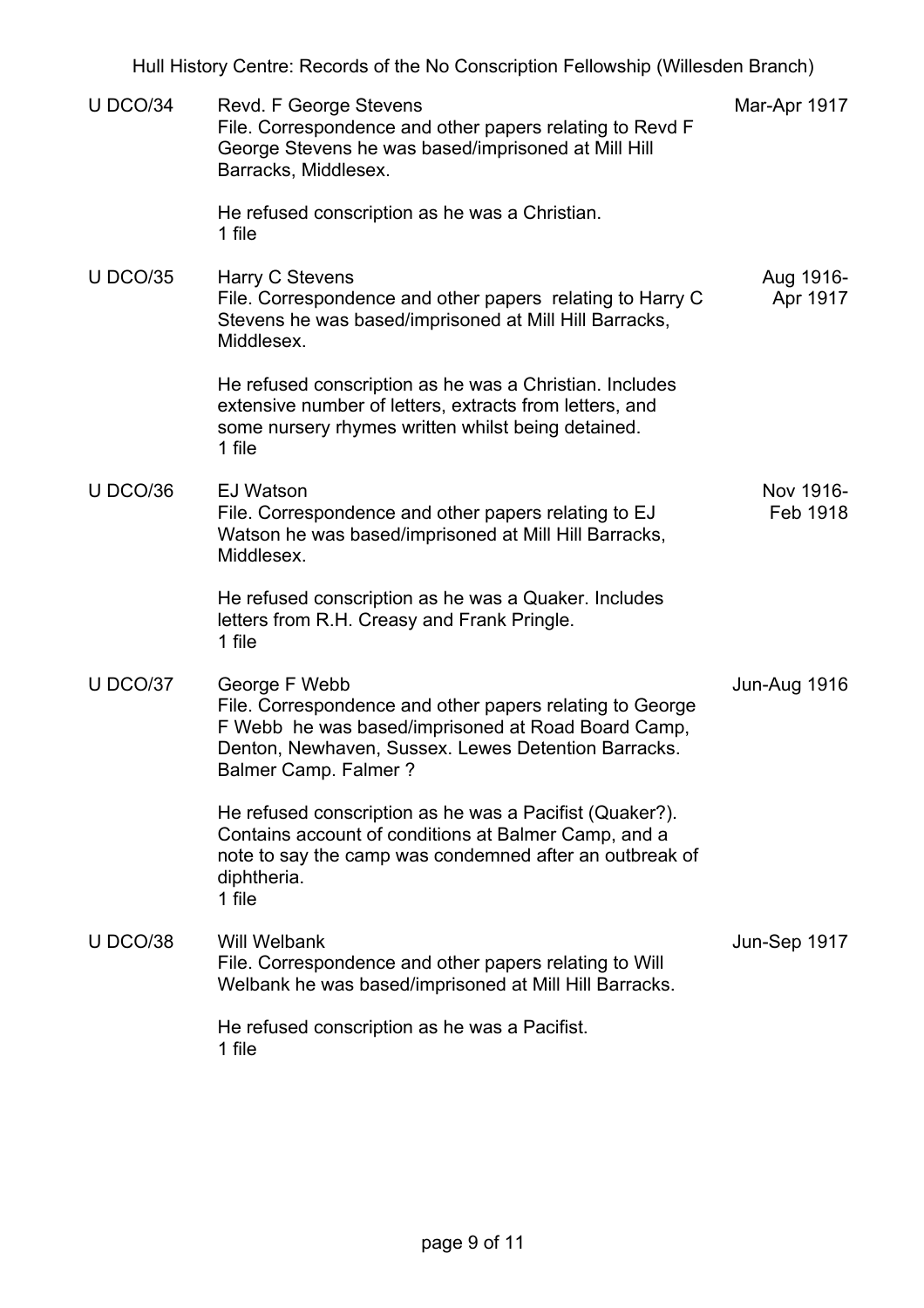| <b>U DCO/39</b> | <b>Fred Wheeler</b><br>File. Correspondence and other papers relating to Fred<br>Wheeler he was based/imprisoned at Mill Hill Barracks.<br>Road Board Camp, Ballachulish & Caolasnacon, Scotland.                                                                                                                                                                                                          | Jan 1916-<br>Mar 1917 |
|-----------------|------------------------------------------------------------------------------------------------------------------------------------------------------------------------------------------------------------------------------------------------------------------------------------------------------------------------------------------------------------------------------------------------------------|-----------------------|
|                 | He refused conscription as he was a Pacifist, but agreed to<br>work under the principle of alternative service. With an<br>account of the heavy labouring work undertaken in<br>Scotland through the Home Office Scheme. Also reveals<br>difficulties faced by C.O.s in order to provide for their<br>families. Includes letter from W. Penn to Wheeler and letter<br>from Mary Wheeler to Penn.<br>1 file |                       |
| <b>U DCO/40</b> | <b>Edward Whitehouse</b><br>File. Correspondence and other papers relating to Edward<br>Whitehouse he was based/imprisoned at Seaford<br>Barracks. Coventry Barracks. Royal Barracks, Dublin.<br>Wormwood Scrubs Prison.                                                                                                                                                                                   | Jun 1916-<br>Feb 1917 |
|                 | He refused conscription as he was a Christian and<br>Absolutist. Includes list of reasons why C.O.s shouldn't<br>work. Letter 7 Nov 1916 talking of the Quakers picketing<br>the barracks.<br>1 file                                                                                                                                                                                                       |                       |
| <b>U DCO/41</b> | <b>WA Willington</b><br>File. Correspondence and other papers relating to WA<br>Willington he was based/imprisoned at Newton Abbott<br>Barracks, Devon. Wormwood Scrubs Prison.                                                                                                                                                                                                                            | Feb 1916-<br>May 1917 |
|                 | He refused conscription as he was a Pacifist? With letters<br>from his wife.<br>1 file                                                                                                                                                                                                                                                                                                                     |                       |
| <b>U DCO/42</b> | George Willson<br>File. Correspondence and other papers relating to George<br>Willson he was based/imprisoned at 22nd Training<br>Reserve Battalion, St. Albans. Quarry Camp, Dyce, near<br>Aberdeen. Shoreham Camp. Mill Hill Barracks. Wandsworth<br>Prison.                                                                                                                                             | May 1916-<br>Jan 1917 |
|                 | He refused conscription as he was a Pacifist, but has<br>agreed to work under the principle of alternative service.<br>With an account of the day to day activities of men working<br>at Quarry Camp, Dyce near Aberdeen through the Home<br>Office Scheme. Also includes a defence of accepting work<br>not connected with the military.<br>1 file                                                        |                       |